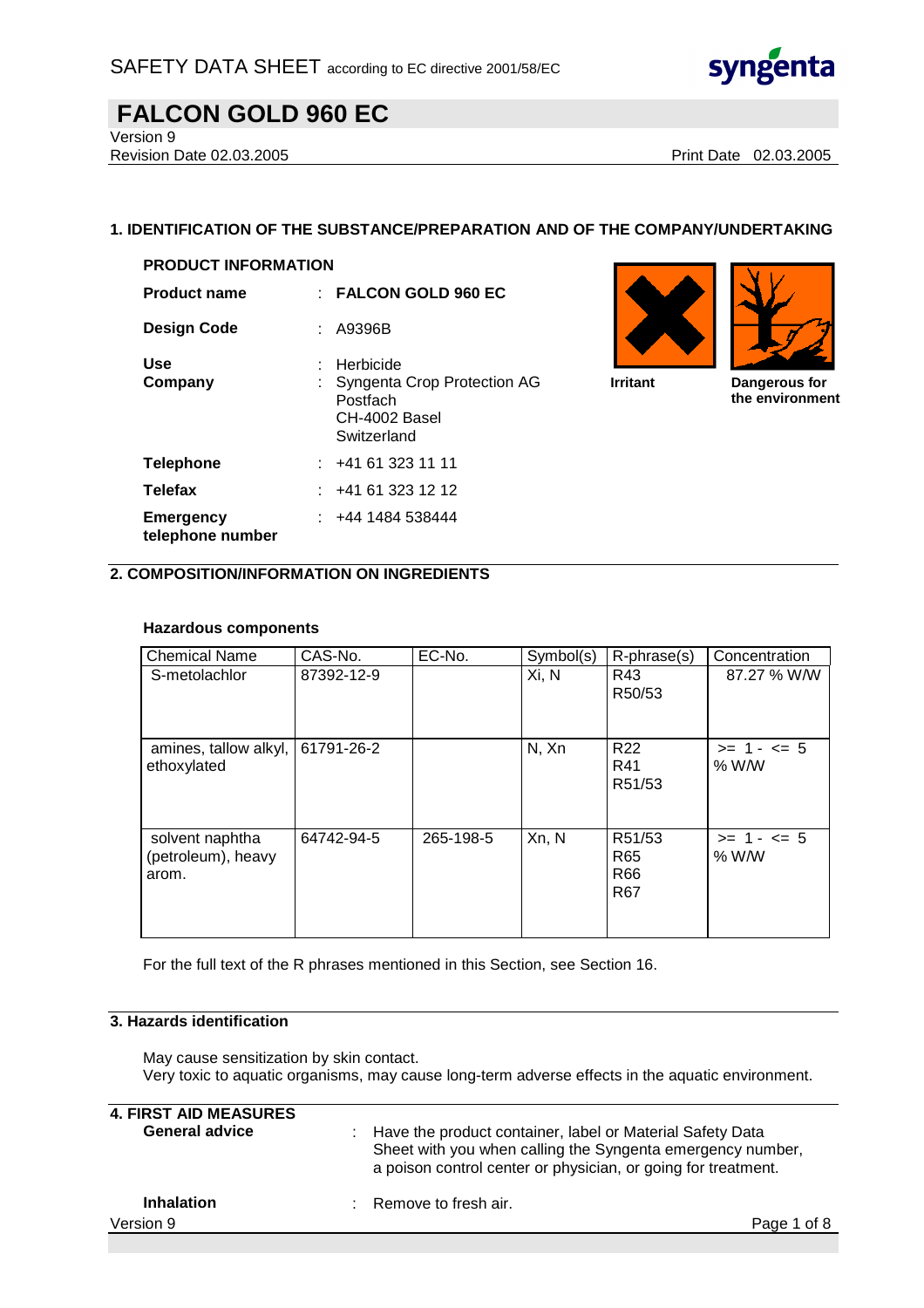

| Version 9<br>Revision Date 02.03.2005                                      |                                                                                                                                                                                                                                     |
|----------------------------------------------------------------------------|-------------------------------------------------------------------------------------------------------------------------------------------------------------------------------------------------------------------------------------|
|                                                                            | Print Date 02.03.2005                                                                                                                                                                                                               |
| <b>Inhalation</b>                                                          | Remove to fresh air.<br>If breathing is irregular or stopped, administer artificial<br>respiration.<br>Keep patient warm and at rest.<br>Call a physician or Poison Control Center immediately.                                     |
| <b>Skin contact</b>                                                        | Take off all contaminated clothing immediately.<br>Wash off immediately with plenty of water.<br>If skin irritation persists, call a physician.<br>Wash contaminated clothing before re-use.                                        |
| Eye contact                                                                | Rinse immediately with plenty of water, also under the eyelids,<br>for at least 15 minutes.<br>Remove contact lenses.<br>Immediate medical attention is required.                                                                   |
| Ingestion                                                                  | If swallowed, seek medical advice immediately and show this<br>container or label.<br>Do not induce vomiting.                                                                                                                       |
| <b>Medical advice</b>                                                      | There is no specific antidote available. Treat symptomatically.                                                                                                                                                                     |
| <b>5. FIRE-FIGHTING MEASURES</b>                                           |                                                                                                                                                                                                                                     |
| <b>Suitable extinguishing</b><br>media                                     | Extinguishing media - small fires<br>Use water spray, alcohol-resistant foam, dry chemical or<br>carbon dioxide.<br>Extinguishing media - large fires<br>alcohol-resistant foam<br>water spray                                      |
| <b>Extinguishing media</b><br>which must not be used<br>for safety reasons | Do not use a solid water stream as it may scatter and spread<br>fire.                                                                                                                                                               |
| <b>Specific hazards during</b><br>fire fighting                            | As the product contains combustible organic components, fire<br>will produce dense black smoke containing hazardous products<br>of combustion (see section 10).<br>Exposure to decomposition products may be a hazard to<br>health. |
| <b>Special protective</b><br>equipment for fire-<br>fighters               | In the event of fire, wear self-contained breathing apparatus.                                                                                                                                                                      |
| <b>Further information</b>                                                 | Do not allow run-off from fire fighting to enter drains or water<br>courses.<br>Cool closed containers exposed to fire with water spray.                                                                                            |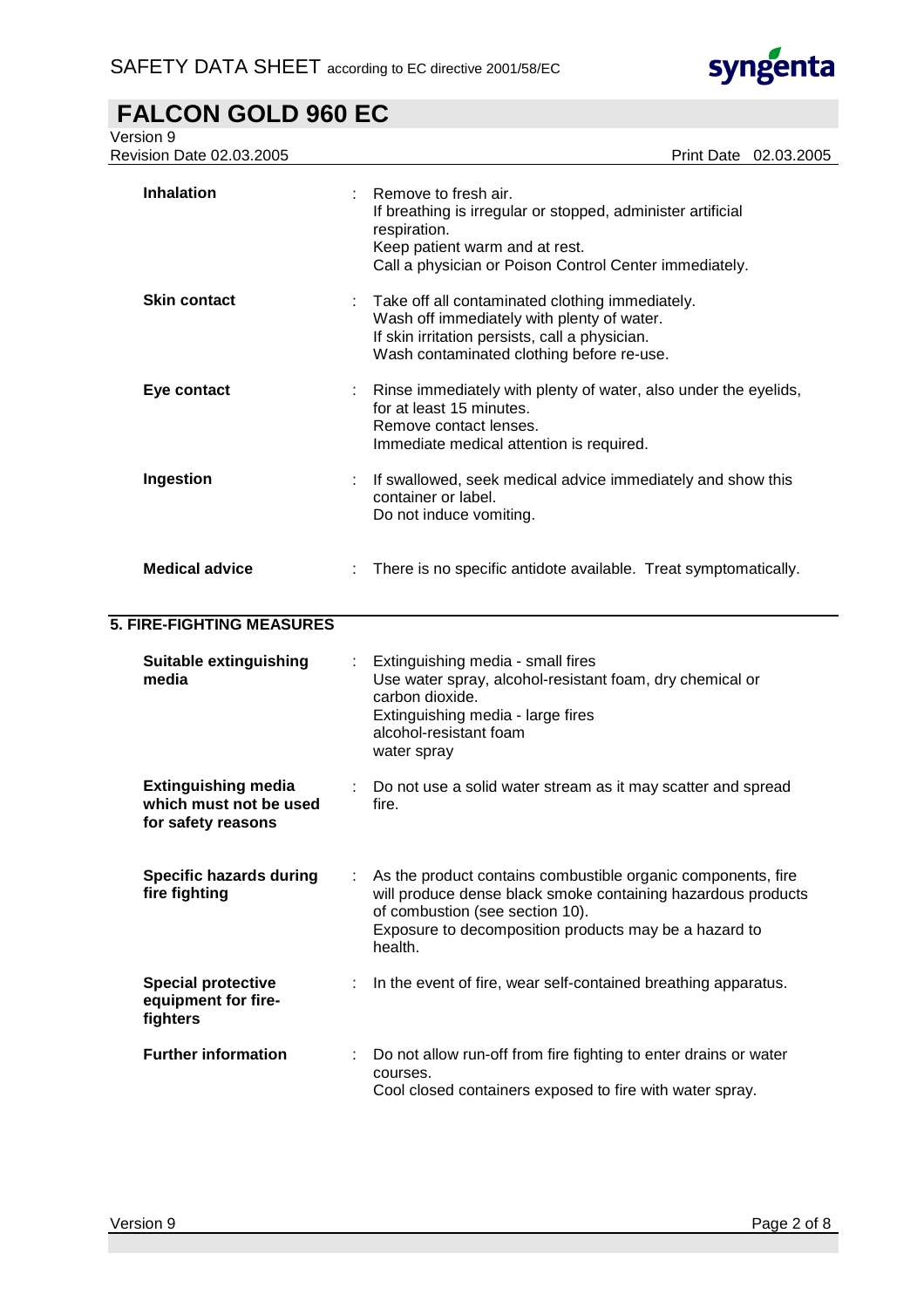

Version 9

Revision Date 02.03.2005 **Print Date 02.03.2005** 

| <b>6. ACCIDENTAL RELEASE MEASURES</b>                   |                                                                                                                                                                                                                                   |
|---------------------------------------------------------|-----------------------------------------------------------------------------------------------------------------------------------------------------------------------------------------------------------------------------------|
| <b>Personal precautions</b>                             | Refer to protective measures listed in sections 7 and 8.                                                                                                                                                                          |
| <b>Environmental</b><br>precautions                     | Prevent further leakage or spillage if safe to do so.<br>Do not flush into surface water or sanitary sewer system.                                                                                                                |
| Methods for cleaning up                                 | Contain and collect spillage with non-combustible absorbent<br>material, (e.g. sand, earth, diatomaceus earth, vermiculite) and<br>place in container for disposal according to local / national<br>regulations (see section 13). |
| <b>Additional advice</b>                                | If the product contaminates rivers and lakes or drains inform<br>respective authorities.                                                                                                                                          |
| <b>7. HANDLING AND STORAGE</b>                          |                                                                                                                                                                                                                                   |
|                                                         |                                                                                                                                                                                                                                   |
| <b>HANDLING</b>                                         |                                                                                                                                                                                                                                   |
| Advice on safe handling                                 | No special technical protective measures required.<br>No special handling advice required.<br>Avoid contact with skin and eyes.<br>When using, do not eat, drink or smoke.<br>For personal protection see section 8.              |
| <b>STORAGE</b>                                          |                                                                                                                                                                                                                                   |
| <b>Requirements for storage</b><br>areas and containers | No special storage conditions required.<br>Keep containers tightly closed in a dry, cool and well-ventilated<br>place.<br>Keep out of the reach of children.<br>Keep away from food, drink and animal feed.                       |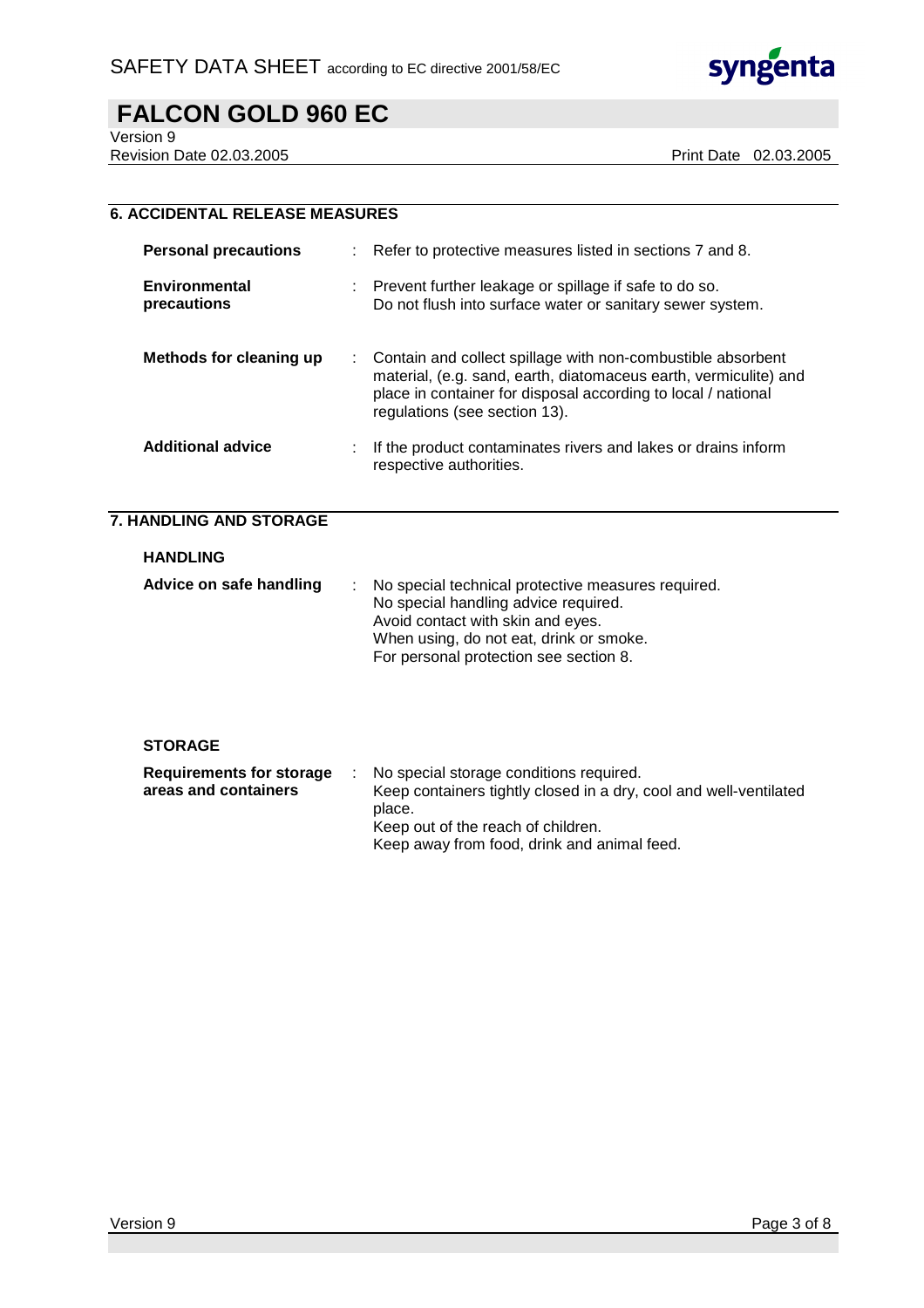

Version 9

Revision Date 02.03.2005 **Print Date 02.03.2005** Print Date 02.03.2005

## **8. EXPOSURE CONTROLS / PERSONAL PROTECTION**

#### **Components with workplace control parameters**

| Components    | Exposure limit(s) | Value type | Source          |
|---------------|-------------------|------------|-----------------|
| S-metolachlor | 10 mg/m $3$       | 8 h TWA    | <b>SYNGENTA</b> |

#### **ENGINEERING MEASURES**

 Containment and/or segregation is the most reliable technical protection measure if exposure cannot be eliminated.

The extent of these protection measures depends on the actual risks in use.

If airborne mists or vapors are generated, use local exhaust ventilation controls.

 Assess exposure and use any additional measures to keep airborne levels below any relevant exposure limit.

Where necessary, seek additional occupational hygiene advice.

#### **PERSONAL PROTECTIVE EQUIPMENT**

| <b>Protective measures</b>    |   | The use of technical measures should always have priority<br>over the use of personal protective equipment.<br>When selecting personal protective equipment, seek<br>appropriate professional advice.<br>Personal protective equipment should be certified to<br>appropriate standards.                                                                                                                            |
|-------------------------------|---|--------------------------------------------------------------------------------------------------------------------------------------------------------------------------------------------------------------------------------------------------------------------------------------------------------------------------------------------------------------------------------------------------------------------|
| <b>Respiratory protection</b> |   | No personal respiratory protective equipment normally<br>required.<br>A particulate filter respirator may be necessary until effective<br>technical measures are installed.                                                                                                                                                                                                                                        |
| <b>Hand protection</b>        |   | Chemical resistant gloves should be used.<br>Gloves should be certified to an appropriate standard.<br>Gloves should have a minimum breakthrough time that is<br>appropriate to the duration of exposure.<br>The breakthrough time of gloves varies according to the<br>thickness, material and manufacturer.<br>Gloves should be changed when breakthrough is suspected.<br>Suitable material<br>nitrile rubber   |
| <b>Eye protection</b>         |   | Eye protection is not usually required.<br>Follow any site specific eye protection policies.<br>Eye/face protection should be certified to EN 166.                                                                                                                                                                                                                                                                 |
| Skin and body protection      | ÷ | Assess the exposure and select chemical resistant clothing<br>based on the potential for contact and the permeation /<br>penetration characteristics of the clothing material.<br>Wash with soap and water after removing protective clothing.<br>Decontaminate clothing before re-use, or use disposable<br>equipment (suits, aprons, sleeves, boots, etc.)<br>Wear as appropriate:<br>impervious protective suit |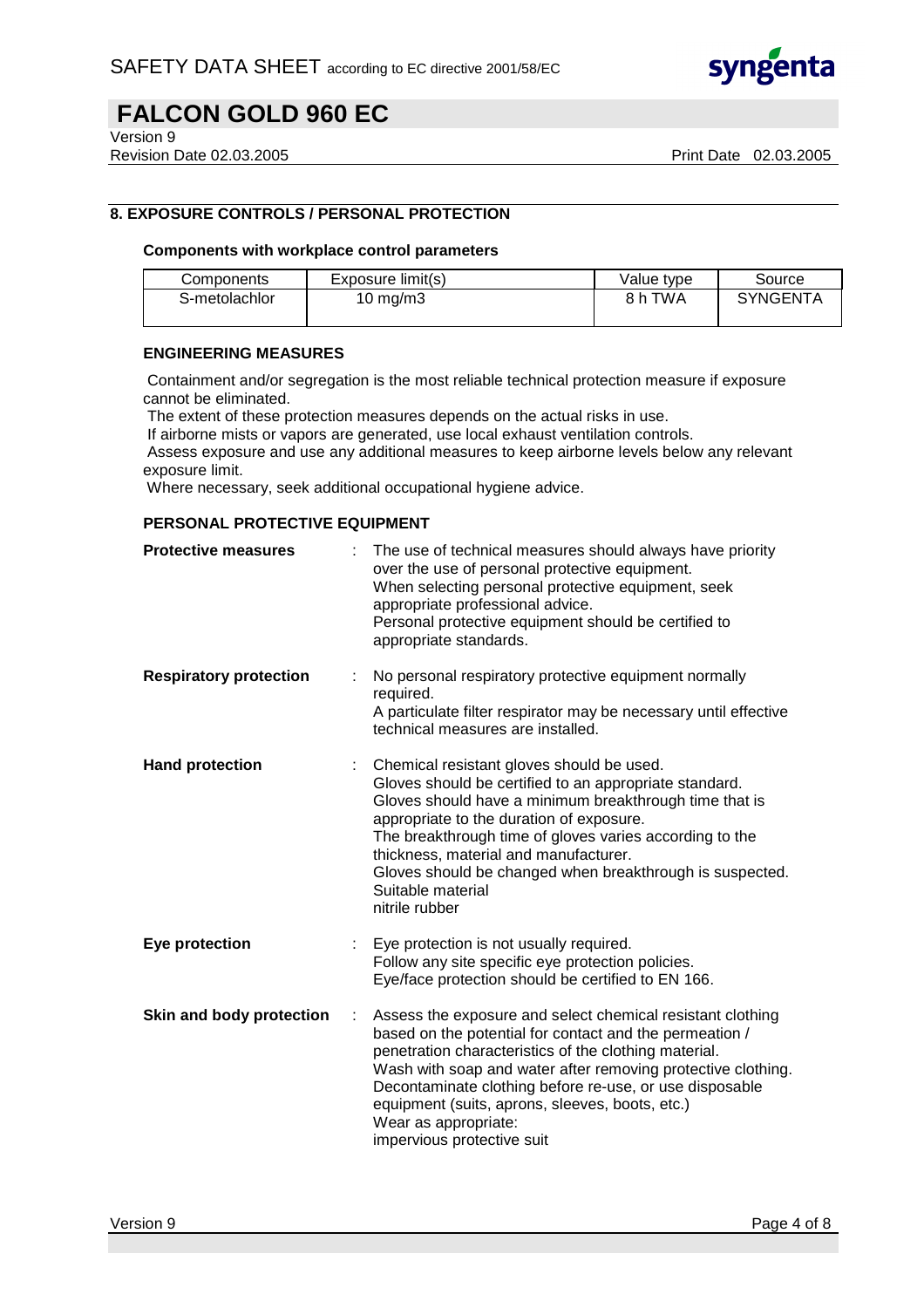

Version 9

Revision Date 02.03.2005 **Print Date 02.03.2005** 

## **9. PHYSICAL AND CHEMICAL PROPERTIES**

| Form                                      | : liquid<br>clear                                    |
|-------------------------------------------|------------------------------------------------------|
| Colour                                    | : yellowish to brown                                 |
| Odour                                     | : not characteristic, weak                           |
| рH<br><b>Flash point</b>                  | : 5.2 at 1 % w/v<br>120 °C at 1,013.25 hPa DIN 51758 |
| <b>Oxidizing properties</b>               | : not oxidizing                                      |
| <b>Explosive properties</b>               | : Not explosive                                      |
| <b>Density</b><br><b>Water solubility</b> | : $1,103.8$ kg/m3<br>Miscible                        |
|                                           | Miscible                                             |
| Viscosity, dynamic                        | $:~$ 110.7 mPa.s at 20 $\mathbb C$                   |
|                                           | : 34.98 mPa.s at 40 $\mathbb C$                      |
| <b>Surface tension</b>                    | : $32.3$ - $32.4$ mN/m at 20 $\mathbb C$             |

## **10. STABILITY AND REACTIVITY**

| <b>Hazardous decomposition</b><br>products | : Combustion or thermal decomposition will evolve toxic and<br>irritant vapors.              |
|--------------------------------------------|----------------------------------------------------------------------------------------------|
| <b>Hazardous reactions</b>                 | : None known.<br>Hazardous polymerization does not occur.<br>Stable under normal conditions. |

## **11. TOXICOLOGICAL INFORMATION**

| <b>Acute oral toxicity</b>       | : LD50 Rat, 2,267 mg/kg        |
|----------------------------------|--------------------------------|
| <b>Acute inhalation toxicity</b> | : LC50 Rat, 4.06 mg/l, 4 h     |
| <b>Acute dermal toxicity</b>     | : LD50 Rabbit, $> 2,020$ mg/kg |
| <b>Skin irritation</b>           | $:$ Rabbit: non irritant       |
| Eye irritation                   | Rabbit: non irritant           |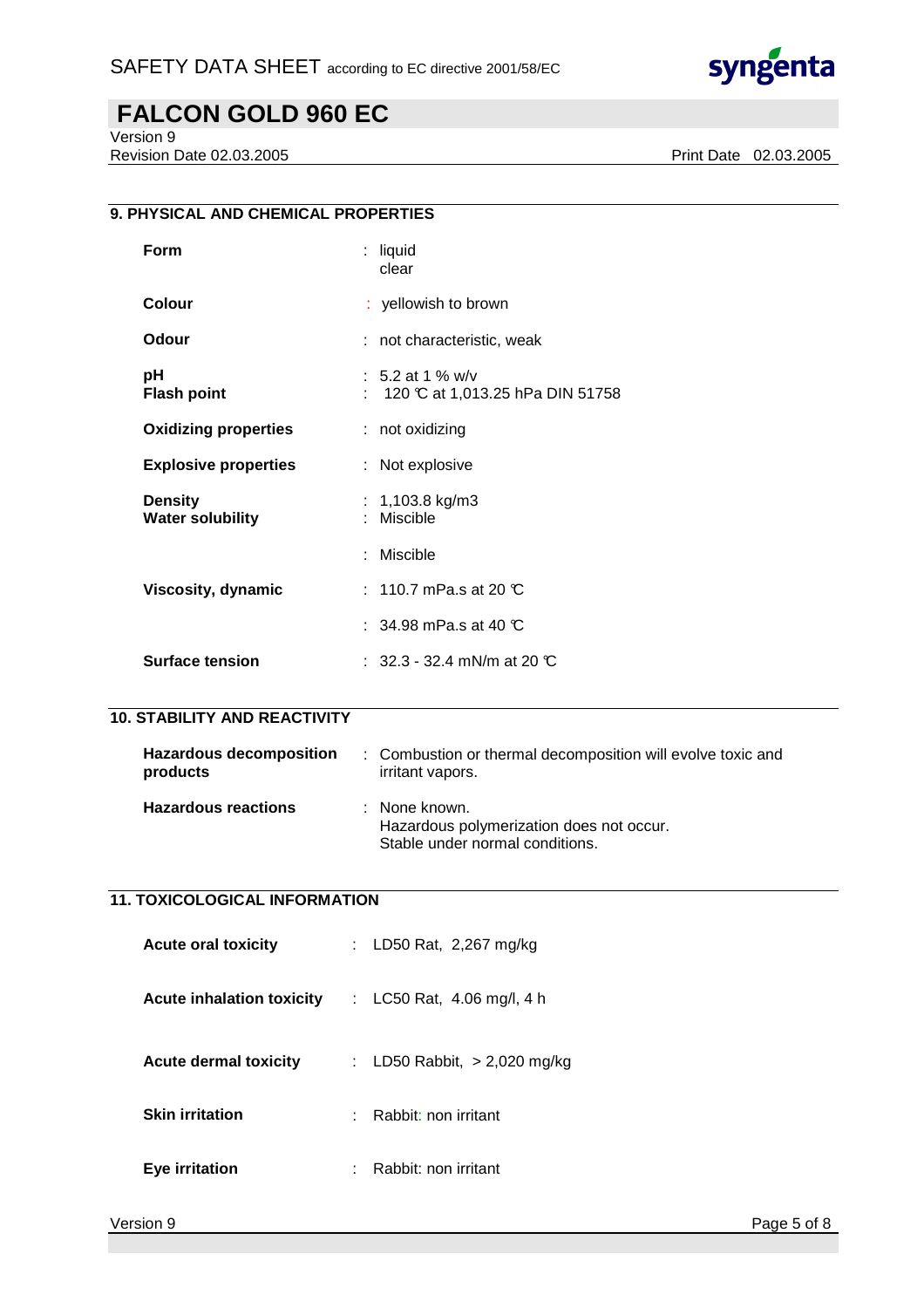

| <b>FALCON GOLD 960 EC</b>                    |   |                                                                                                                                                                                                                                                                                            |
|----------------------------------------------|---|--------------------------------------------------------------------------------------------------------------------------------------------------------------------------------------------------------------------------------------------------------------------------------------------|
| Version 9<br><b>Revision Date 02.03.2005</b> |   | Print Date 02.03.2005                                                                                                                                                                                                                                                                      |
| <b>Sensitization</b>                         |   | Guinea Pig<br>sensitizing                                                                                                                                                                                                                                                                  |
| <b>12. ECOLOGICAL INFORMATION</b>            |   |                                                                                                                                                                                                                                                                                            |
| <b>Bioaccumulation</b>                       |   | ELIMINATION INFORMATION (PERSISTENCE AND DEGRADABILITY)<br>S-metolachlor does not bioaccumulate                                                                                                                                                                                            |
| <b>Stability in water</b>                    |   | S-metolachlor is not persistent in water                                                                                                                                                                                                                                                   |
| <b>Stability in soil</b>                     |   | S-metolachlor is not persistent in soil                                                                                                                                                                                                                                                    |
| <b>Mobility</b>                              |   | S-metolachlor has medium mobility in soil                                                                                                                                                                                                                                                  |
| <b>ECOTOXICITY EFFECTS</b>                   |   |                                                                                                                                                                                                                                                                                            |
| <b>Toxicity to fish</b>                      |   | LC50 Salmo trutta (trout), 4.3 mg/l, 96 h                                                                                                                                                                                                                                                  |
| <b>Toxicity to aquatic</b><br>invertebrates  | ÷ | EC50 Daphnia magna (water flea), 24.0 mg/l, 48 h                                                                                                                                                                                                                                           |
| <b>13. DISPOSAL CONSIDERATIONS</b>           |   |                                                                                                                                                                                                                                                                                            |
| <b>Product</b>                               |   | Do not contaminate ponds, waterways or ditches with chemical<br>or used container.<br>Do not dispose of waste into sewer.<br>Where possible recycling is preferred to disposal or<br>incineration.<br>If recycling is not practicable, dispose of in compliance with<br>local regulations. |
| <b>Contaminated packaging</b>                |   | Empty remaining contents.<br>Triple rinse containers.<br>Empty containers should be taken for local recycling or waste<br>disposal.<br>Do not re-use empty containers.                                                                                                                     |

## **14. TRANSPORT INFORMATION**

### **Land transport**

ADR/ RID:

| UN-No:                | 3082                                                |
|-----------------------|-----------------------------------------------------|
| Class:                | 9                                                   |
| Danger Label Number:  |                                                     |
| Packaging group       | Ш                                                   |
| Proper shipping name: | ENVIRONMENTALLY HAZARDOUS SUBSTANCE, LIQUID, N.O.S. |
| (S-METOLACHLOR        |                                                     |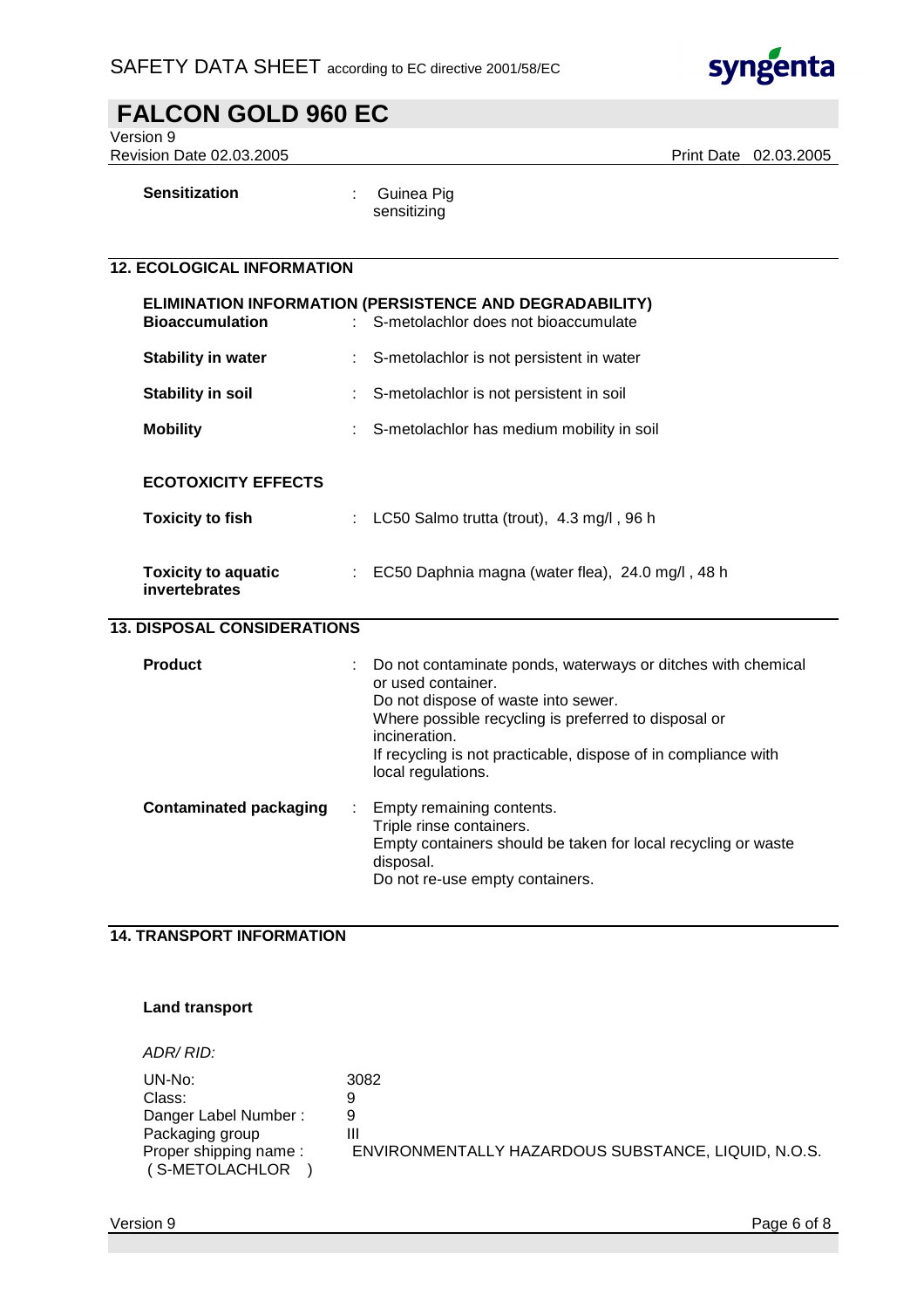

## **FALCON GOLD 960 EC**  Version 9 Revision Date 02.03.2005 Print Date 02.03.2005 **Sea transport**  IMDG: UN-No: 3082 Class: 9 Danger Label Number : 9<br>Packaging group: [1] Packaging group: Proper shipping name : ENVIRONMENTALLY HAZARDOUS SUBSTANCE, LIQUID, N.O.S. ( S-METOLACHLOR ) Marine pollutant : Marine pollutant **Air transport**  IATA-DGR UN-No: 3082 Class: 9 Danger Label Number : 9

Packaging group: III Proper shipping name : ENVIRONMENTALLY HAZARDOUS SUBSTANCE, LIQUID, N.O.S. ( S-METOLACHLOR )

## **15. REGULATORY INFORMATION**

#### **Labelling according to EC Directives**

Hazardous components which must be listed on the label:

• S-metolachlor

| Symbol(s)   | : Xi<br>N           | Irritant<br>Dangerous for the environment                                                                                                          |
|-------------|---------------------|----------------------------------------------------------------------------------------------------------------------------------------------------|
| R-phrase(s) | R43<br>÷.<br>R50/53 | May cause sensitization by skin contact.<br>Very toxic to aquatic organisms, may cause<br>long-term adverse effects in the aquatic<br>environment. |
| S-phrase(s) | : S2<br>S13         | Keep out of the reach of children.<br>Keep away from food, drink and animal<br>feedingstuffs.                                                      |
|             | S20/21              | When using do not eat, drink or smoke.                                                                                                             |
|             | S24                 | Avoid contact with skin.                                                                                                                           |
|             | S35                 | This material and its container must be<br>disposed of in a safe way.                                                                              |
|             | S37                 | Wear suitable gloves.                                                                                                                              |
| Version 9   |                     | Page 7 of 8                                                                                                                                        |